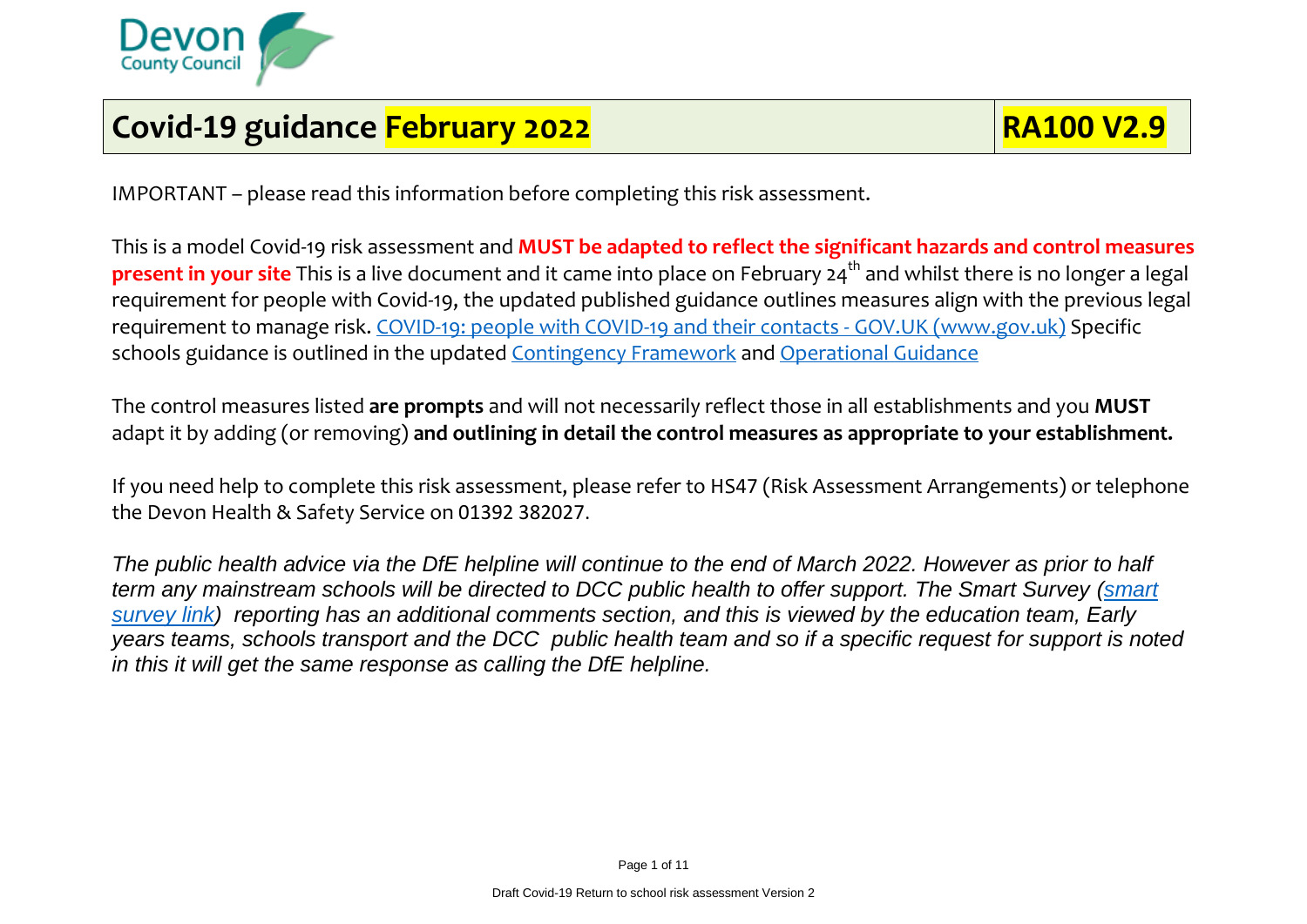| Devon                                                                                                                                                                              | Establishment:<br><b>Georgeham CofE Primary School</b><br><b>Address:</b>                                                                                                              | <b>Establishment Risk</b><br><b>Assessment</b>      | <b>RA100 V2.9</b> |
|------------------------------------------------------------------------------------------------------------------------------------------------------------------------------------|----------------------------------------------------------------------------------------------------------------------------------------------------------------------------------------|-----------------------------------------------------|-------------------|
|                                                                                                                                                                                    | Putsborough Road, Georgeham, Devon, EX331JT:                                                                                                                                           |                                                     |                   |
| Person(s)/Group at Risk                                                                                                                                                            |                                                                                                                                                                                        | Date assessment completed:                          |                   |
| <b>Staff, Pupils, Visitors and Contractors</b>                                                                                                                                     | This risk assessment explains the actions school leaders should take to minimise the risk of<br>transmission of COVID-19 in their school Living with Covid February 2022 onwards. This | This document is to remain under<br>constant review |                   |
| includes public health advice, endorsed by UK Health Security Agency (UKHSA), or from the<br><b>Southwest Directors of Public Health</b>                                           | Assessor(s): Julian Thomas<br>Date assessment completed:<br>1 <sup>st</sup> Draft  31 <sup>st</sup> July 2020                                                                          |                                                     |                   |
| This risk assessment is generic and outlines control measures. Each school is responsible<br>for reviewing and amending to ensure it is applicable to their setting and the latest | updated 11.11.2020<br>updated 20.11.2020                                                                                                                                               |                                                     |                   |
| government guidance and must consult with their staff regarding the risks and control<br>measures being implemented.                                                               | V2.3 updated 1.1.2021<br>V2.4 updated 4.3.2021<br>V2.5 updated 19.4.2021                                                                                                               |                                                     |                   |
|                                                                                                                                                                                    | V 2.7 updated $2^{nd}$ Sep 2021<br>V 2.7 updated 13 <sup>th</sup> December 2021<br>V2.8 updated 13.1.2022<br>V2.9 updates 28.2.2022                                                    |                                                     |                   |
| Up-date 25/02/2022 - changes to text to include new guidance                                                                                                                       |                                                                                                                                                                                        |                                                     |                   |

| <b>Significant Hazard Section</b>                                                                                               | <b>Control measures in place</b><br>Additional measures or actions not included in this column below should<br>be put in the assessor's recommendations at the end of this document                                                                                                                                                                                                                                          | <b>Optional: School's comments</b><br>re. mitigations put in place |
|---------------------------------------------------------------------------------------------------------------------------------|------------------------------------------------------------------------------------------------------------------------------------------------------------------------------------------------------------------------------------------------------------------------------------------------------------------------------------------------------------------------------------------------------------------------------|--------------------------------------------------------------------|
| Keep occupied spaces well                                                                                                       |                                                                                                                                                                                                                                                                                                                                                                                                                              |                                                                    |
| ventilated                                                                                                                      |                                                                                                                                                                                                                                                                                                                                                                                                                              |                                                                    |
| <b>Poorly ventilated spaces</b><br>leading to risks of<br>coronavirus spreading<br><b>Ventilation to reduce</b><br>transmission | Ventilation and AC systems working optimally.<br>Heating used as necessary to ensure comfort levels are maintained<br>when the building is occupied.<br>Keep windows open wide enough to provide some natural<br>background ventilation and open internal doors to increase air flow.<br>Open windows fully when rooms are unoccupied for longer periods<br>to purge the air (e.g. lunch times and before and after school). |                                                                    |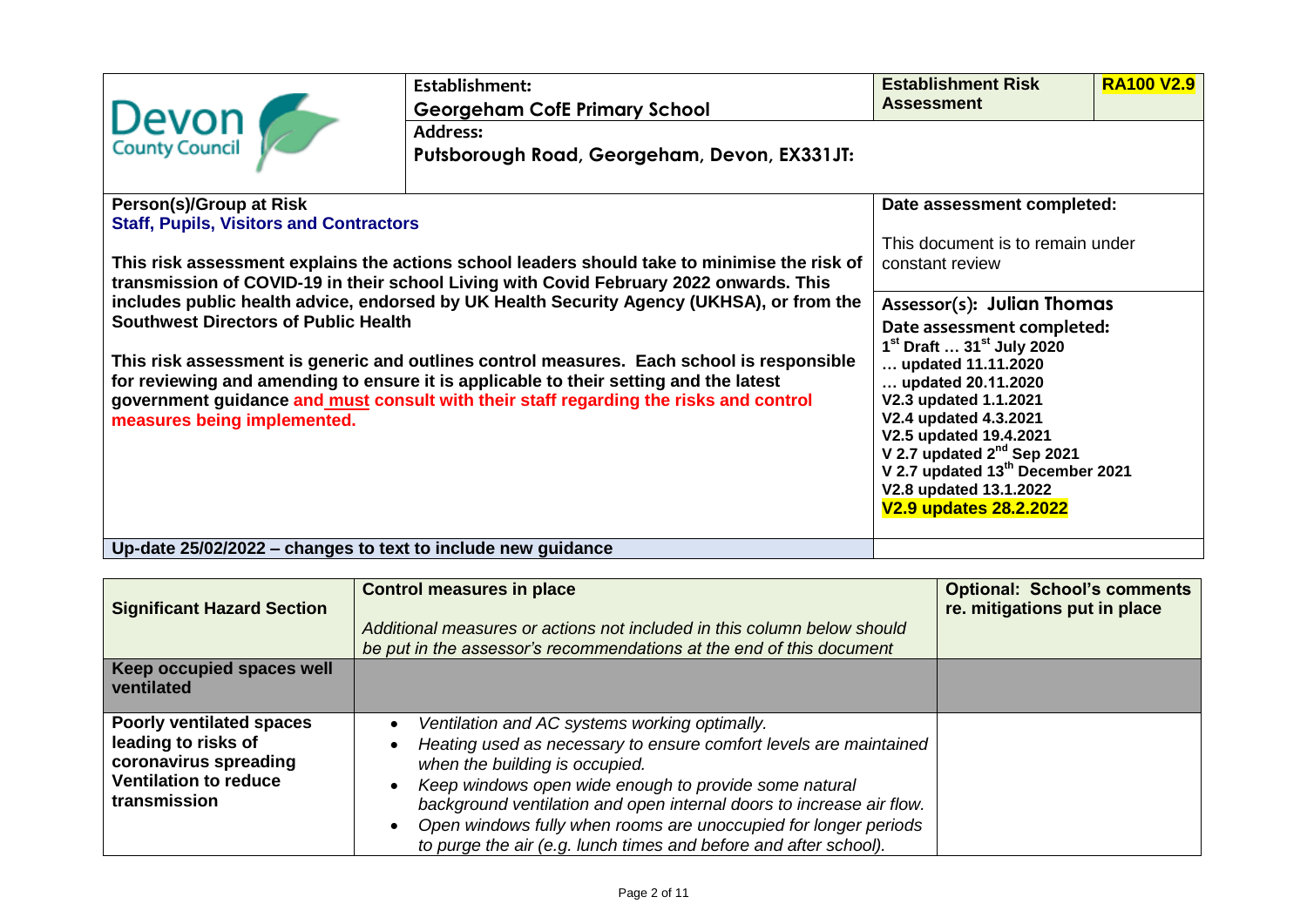| <b>Health and Safety Executive</b><br>guidance on air conditioning<br>and ventilation during the<br>coronavirus outbreak and<br><b>CIBSE COVID-19 advice</b><br>provides more information.<br>DfE is working with the<br>Scientific Advisory Group for<br>Emergencies (SAGE) and<br>NHS England on a pilot project<br>to measure CO2 levels in<br>classrooms and exploring<br>options to help improve<br>ventilation in settings where<br>needed. | Action taken to prevent occupants being exposed to draughts. For<br>$\bullet$<br>example, partially open high-level windows as opposed to low-level<br>windows, close external doors and arrange the furniture if<br>appropriate and possible.<br>Use fans for good air circulation.<br>Air conditioning systems that normally run with a recirculation mode<br>set up to run on full outside air.<br>Ventilation's system that removes and recirculates air to different<br>rooms is turned off.<br>Ventilation system remains on at all times, even when the building<br>is unoccupied. The system set to operate at lower ventilation rates<br>during evenings and weekends.<br>Occupants encouraged to wear additional, suitable indoor clothing.<br>(If they have to wear coats, scarves and other outdoor clothing the<br>room would be considered too cold, and the above steps must be<br>considered).<br>Ensure staff meetings and insets are in rooms with suitable and<br>sufficient ventilation<br>A robust risk assessment process should include the following: | (Only Class 1, but un-needed due<br>to windows and doors)                                                                                  |
|---------------------------------------------------------------------------------------------------------------------------------------------------------------------------------------------------------------------------------------------------------------------------------------------------------------------------------------------------------------------------------------------------------------------------------------------------|-------------------------------------------------------------------------------------------------------------------------------------------------------------------------------------------------------------------------------------------------------------------------------------------------------------------------------------------------------------------------------------------------------------------------------------------------------------------------------------------------------------------------------------------------------------------------------------------------------------------------------------------------------------------------------------------------------------------------------------------------------------------------------------------------------------------------------------------------------------------------------------------------------------------------------------------------------------------------------------------------------------------------------------------------------------------------------|--------------------------------------------------------------------------------------------------------------------------------------------|
|                                                                                                                                                                                                                                                                                                                                                                                                                                                   | How is each room in the establishment being ventilated?<br>How many people are going to be using the room – more people<br>greater the risk<br>What activities are being done in that room - lots of people talking,<br>shouting, more risk<br>C02 monitors are only a tool to identify poorly ventilated areas -<br>they are not to be used as a mechanism to 'measure safe<br>thresholds' and to be used with the HSE suitability chart.<br>DfE guide Ventilation - Google Drive<br>Risk assessment video link https://youtu.be/hkK_LZeUGXM<br>Simple resource to support schools with ventilation and CO2<br>monitoring: CoSchools - tools for healthy schools<br>It is advisable to use a thermometer to monitor temperatures where<br>opening windows and doors is being used as a mechanism to aid<br>ventilation. For more information on suitable workplace temperatures see<br><b>HSE:</b> Guidance on temperature in the workplace                                                                                                                                  | CO2 monitors in the Hall, Class 4<br>and Class 3 (less well ventilated<br>spaces) encouraging staff to open<br>windows if it reaches 1000. |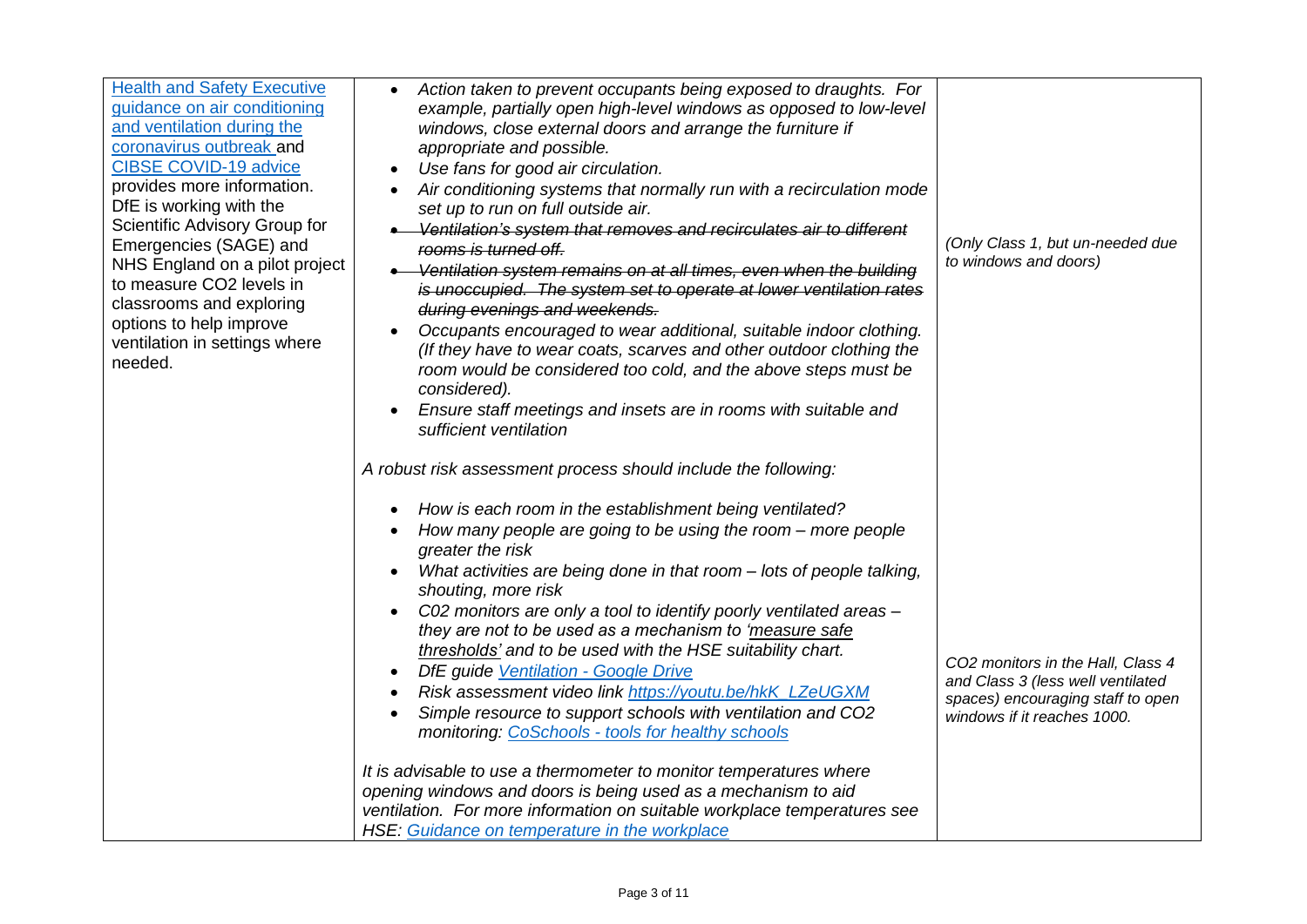| <b>Maintain appropriate</b><br>cleaning regimes                              |                                                                                                                                                                                                                                                                                                                                                                                                                                                                                                                                                                                                                                                                                                                                                                                                                                                                                                                                                                                                                                                                                                                                                                                                                                                                                                                                                                                                            |                                                                                                                                                         |
|------------------------------------------------------------------------------|------------------------------------------------------------------------------------------------------------------------------------------------------------------------------------------------------------------------------------------------------------------------------------------------------------------------------------------------------------------------------------------------------------------------------------------------------------------------------------------------------------------------------------------------------------------------------------------------------------------------------------------------------------------------------------------------------------------------------------------------------------------------------------------------------------------------------------------------------------------------------------------------------------------------------------------------------------------------------------------------------------------------------------------------------------------------------------------------------------------------------------------------------------------------------------------------------------------------------------------------------------------------------------------------------------------------------------------------------------------------------------------------------------|---------------------------------------------------------------------------------------------------------------------------------------------------------|
| You should put in place and<br>maintain an appropriate<br>cleaning schedule. | Reduced clutter and removing difficult to clean items to make<br>$\bullet$<br>cleaning easier.<br>Cleaning using standard cleaning products such as detergents and<br>bleach, paying attention to all surfaces but especially ones that are<br>touched frequently, such as door handles, light switches, work<br>surfaces, remote controls and electronic devices.<br>Surfaces that are frequently touched and by many people in<br>common areas to be cleaned twice a day.<br>Avoid sharing work equipment by allocating it on a personal basis<br>or put cleaning regimes in place to clean between each user.<br>Identify where you can reduce people touching surfaces, for<br>example by leaving doors open (except fire doors) or providing<br>contactless payment.<br>Keep surfaces clear to make it easier to clean and reduce the<br>likelihood of contaminating objects.<br>Provide more bins and empty them more often.<br>$\bullet$<br>Toilets and communal areas to be cleaned regularly, with a<br>process of recording - displaying cleaning schedules.<br>Sanitising spray and paper towels to be provided in classrooms for<br>use by members of staff. If using cloths - disposable or appropriate<br>washing and drying process.<br>Thorough cleaning of rooms at the end of the day. This should include<br>regular cleaning of areas and equipment (for example, twice per day), with | Staff to wipe door handles at<br>lunchtime. Two staffrooms and<br>items to be wiped at lunchtime.<br>Sprays to be stored at height and<br>out of reach. |
|                                                                              | a particular focus on frequently touched surfaces.<br>UKHSA has published guidance on the cleaning of non-healthcare settings                                                                                                                                                                                                                                                                                                                                                                                                                                                                                                                                                                                                                                                                                                                                                                                                                                                                                                                                                                                                                                                                                                                                                                                                                                                                              |                                                                                                                                                         |
| <b>Ensure good hygiene for</b><br>everyone                                   |                                                                                                                                                                                                                                                                                                                                                                                                                                                                                                                                                                                                                                                                                                                                                                                                                                                                                                                                                                                                                                                                                                                                                                                                                                                                                                                                                                                                            |                                                                                                                                                         |
| <b>Key control measures</b>                                                  | Key messages:<br>Control measures to remain in schools to reduce risk:<br>o Ensure good hygiene for everyone.<br>Maintain appropriate cleaning regimes.<br>$\circ$<br>Keep occupied spaces well ventilated.<br>$\circ$<br>Follow public health advice on testing, self-isolation and<br>$\circ$<br>managing confirmed cases of COVID-19                                                                                                                                                                                                                                                                                                                                                                                                                                                                                                                                                                                                                                                                                                                                                                                                                                                                                                                                                                                                                                                                    |                                                                                                                                                         |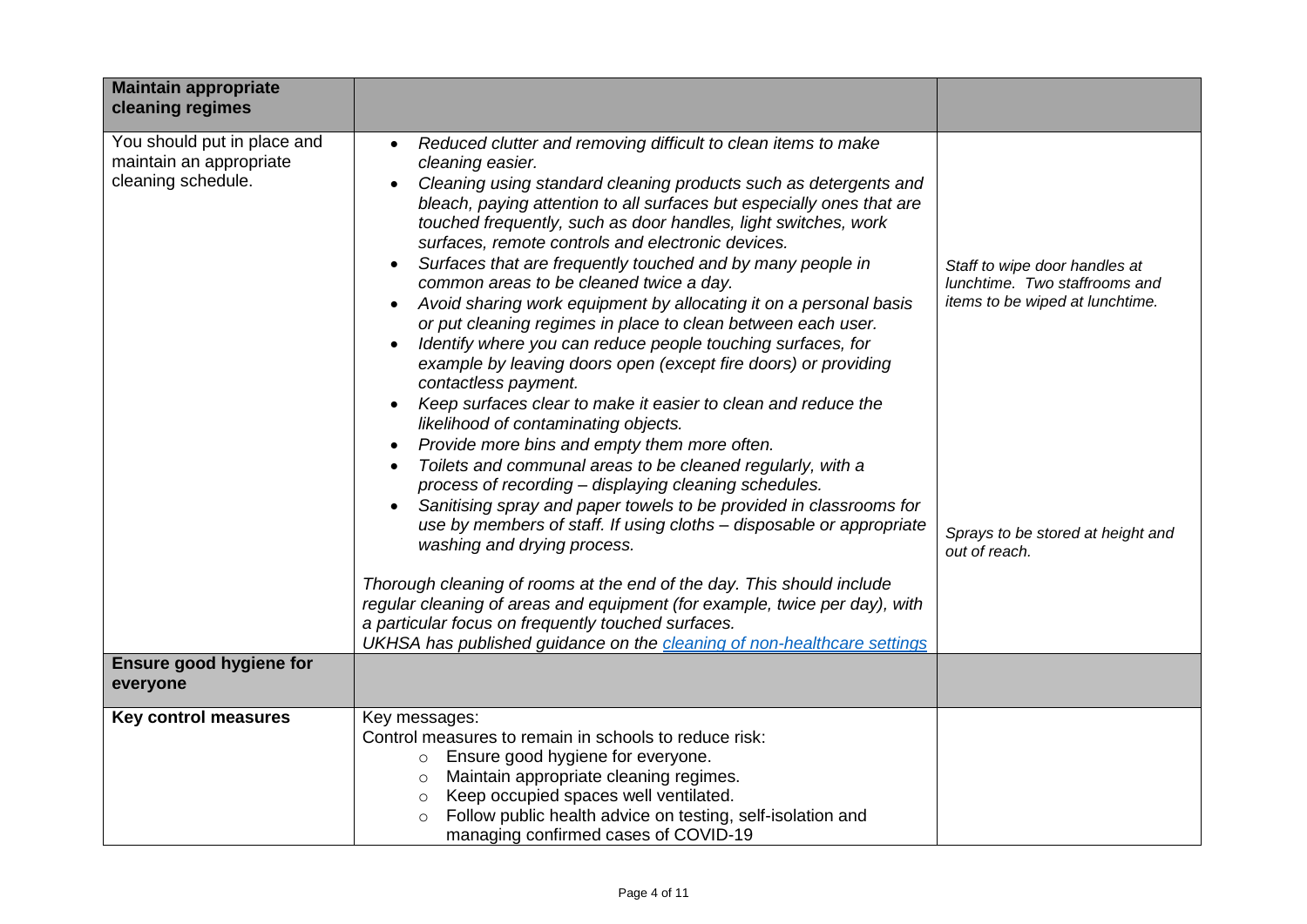|                                                                                                                                                                    | Face coverings are no longer advised for pupils, staff and visitors in<br>classrooms or communal areas. Staff and pupils should follow wider<br>advice on face coverings outside of school, including on transport to and<br>from school. (The legal requirement to wear a face covering no longer<br>applies. However, the government suggests that you continue to wear a<br>face covering in crowded and enclosed spaces where you may come into<br>contact with people you do not normally meet).                                                                                                                                                                                                                                                                                                                                                                                                                                                   |  |
|--------------------------------------------------------------------------------------------------------------------------------------------------------------------|---------------------------------------------------------------------------------------------------------------------------------------------------------------------------------------------------------------------------------------------------------------------------------------------------------------------------------------------------------------------------------------------------------------------------------------------------------------------------------------------------------------------------------------------------------------------------------------------------------------------------------------------------------------------------------------------------------------------------------------------------------------------------------------------------------------------------------------------------------------------------------------------------------------------------------------------------------|--|
|                                                                                                                                                                    | <b>Respiratory hygiene</b><br>The 'catch it, bin it, kill it' approach continues to be very important.<br>The e-Bug COVID-19 website contains free resources for you, including<br>materials to encourage good hand and respiratory hygiene. There are<br>good hygiene measures that can be used in:                                                                                                                                                                                                                                                                                                                                                                                                                                                                                                                                                                                                                                                    |  |
|                                                                                                                                                                    | https://www.england.nhs.uk/south/wp-<br>content/uploads/sites/6/2021/08/spotty-book-2021.pdf                                                                                                                                                                                                                                                                                                                                                                                                                                                                                                                                                                                                                                                                                                                                                                                                                                                            |  |
|                                                                                                                                                                    | https://www.england.nhs.uk/south/info-professional/public-health/infection-<br>winter/schools-and-nurseries-guidance/                                                                                                                                                                                                                                                                                                                                                                                                                                                                                                                                                                                                                                                                                                                                                                                                                                   |  |
|                                                                                                                                                                    | DCC Health and Safety Arrangements: - Infection Control HS26                                                                                                                                                                                                                                                                                                                                                                                                                                                                                                                                                                                                                                                                                                                                                                                                                                                                                            |  |
| <b>Conditions for use of fluid</b><br>resistant face mask and<br>other equipment when<br>dealing with a symptomatic<br>child are clear and<br>understood by staff. | If a child, young person or other learner becomes unwell with symptoms of<br>coronavirus while in their setting and needs direct personal care until they<br>can return home a face mask should be worn by the supervising adult if a<br>distance of 2 meters cannot be maintained.<br>If contact with the child or young person is necessary, then gloves, an<br>apron and a face mask should be worn by the supervising adult. If a risk<br>assessment determines that there is a risk of splashing to the eyes, for<br>example from coughing, spitting, or vomiting, then eye protection should<br>also be worn Ensuring that fluid resistant face masks are available for all<br>schools and that a supply is maintained.<br>https://www.gov.uk/government/publications/safe-working-in-education-<br>childcare-and-childrens-social-care/safe-working-in-education-childcare-<br>and-childrens-social-care-settings-including-the-use-of-personal- |  |
|                                                                                                                                                                    | protective-equipment-ppe                                                                                                                                                                                                                                                                                                                                                                                                                                                                                                                                                                                                                                                                                                                                                                                                                                                                                                                                |  |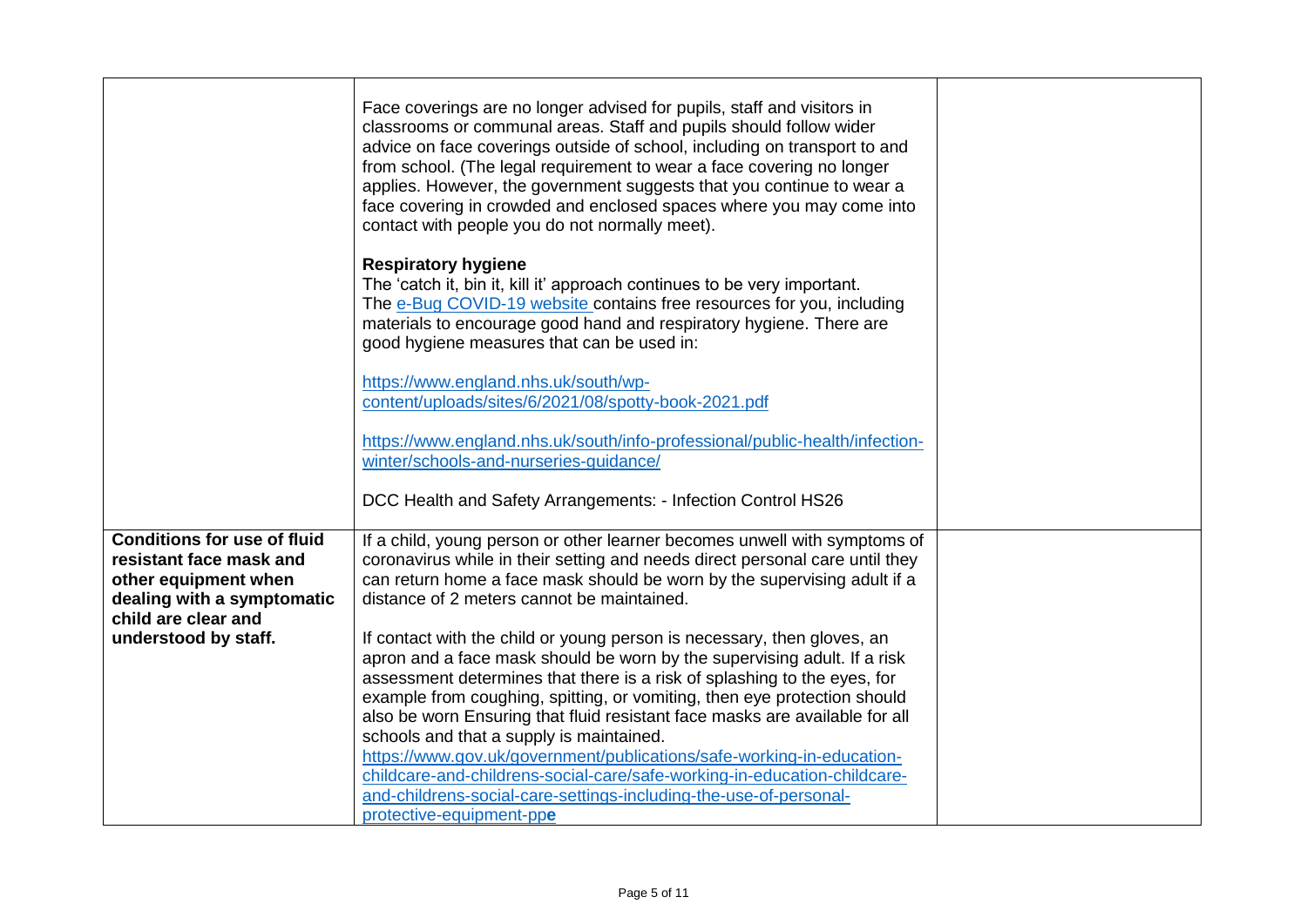| <b>Staff use of PPE</b>        | Pupils whose care routinely already involves the use of PPE due to their<br>intimate care needs will continue to receive their care in the same way.<br>Follow guidance<br>https://www.qov.uk/government/publications/safe-working-in-education-<br>childcare-and-childrens-social-care/safe-working-in-education-childcare-<br>and-childrens-social-care-settings-including-the-use-of-personal-<br>protective-equipment-ppe                                                                                                                                                                                                                                                                                                                                                                                                                                                                                                                                                                                                                                                                                                                                                                                         |  |
|--------------------------------|-----------------------------------------------------------------------------------------------------------------------------------------------------------------------------------------------------------------------------------------------------------------------------------------------------------------------------------------------------------------------------------------------------------------------------------------------------------------------------------------------------------------------------------------------------------------------------------------------------------------------------------------------------------------------------------------------------------------------------------------------------------------------------------------------------------------------------------------------------------------------------------------------------------------------------------------------------------------------------------------------------------------------------------------------------------------------------------------------------------------------------------------------------------------------------------------------------------------------|--|
| Self-isolation - staff/pupils: | If someone develops symptoms or has a positive test result the guidance<br>still advises people to stay at home to avoid passing the infection on to<br>others.<br>There is no longer a legal requirement for people with COVID-19 to isolate<br>BUT public health guidance STILL advises people to stay home for 10<br>days (or until have 2 negative LFDs on consecutive days from day 5)                                                                                                                                                                                                                                                                                                                                                                                                                                                                                                                                                                                                                                                                                                                                                                                                                           |  |
| <b>Symptoms</b>                | Deliver strong messaging about signs and symptoms of Covid-19.<br>Children who are unwell should not attend the setting and should remain<br>at home until their acute symptoms resolve (+24 hours for a fever).<br>IF these symptoms develop into cough, temperature,<br>changes to taste and smell, should isolate and test.<br>IF test negative to COVID-19, still need to remain at home<br>until at least 24 fever free and acute symptoms resolved.<br>Parents and settings should not try and 'second guess' diagnosis - if<br>have the key symptoms, isolate and test.<br>Examples of acute symptoms with which children should not attend<br>school/nursery include fever, muscle aches, hacking cough.<br>The school's operational guidance outlines that in most cases parents and<br>carers agree that a pupil with the key symptoms should not attend the<br>school given the potential risk to others.<br>If a parent or carer insists on a pupil attending your school as a confirmed<br>or suspected case of Covid-19, you can take the decision to refuse the<br>pupil if, in your reasonable judgement, it is necessary to protect other<br>pupils and staff from possible infection with Covid-19. |  |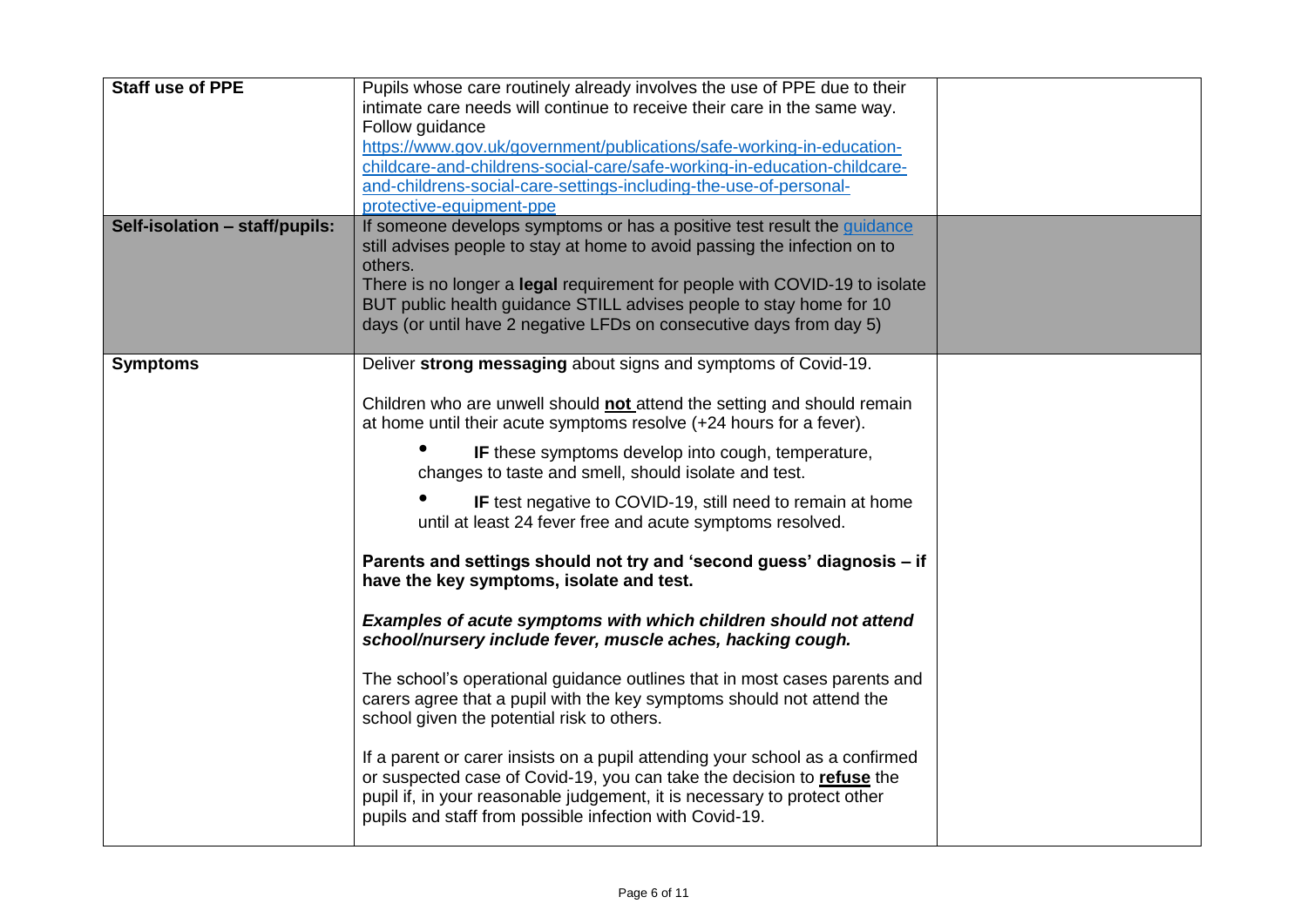|                       |  | We advise schools to communicate this to parents and encourage parents<br>to follow the latest guidance around isolation if symptomatic.                                                                                                                                                                                                                                                                                                                                    |  |                                                                                                                                                                    |                                                                          |  |  |
|-----------------------|--|-----------------------------------------------------------------------------------------------------------------------------------------------------------------------------------------------------------------------------------------------------------------------------------------------------------------------------------------------------------------------------------------------------------------------------------------------------------------------------|--|--------------------------------------------------------------------------------------------------------------------------------------------------------------------|--------------------------------------------------------------------------|--|--|
| <b>Close contacts</b> |  | Close contacts are no longer required to self-isolate or advised to take<br>daily tests and contact tracing has ended. Routine contact tracing<br>(provided by NHS Test and Trace) has now ended, and close contacts will<br>no longer be required to self-isolate or advised to take daily LFD tests.<br>People with COVID-19 will be encouraged to inform their close contacts,<br>Household and overnight contacts advised to take additional precautions<br>for 10 days |  |                                                                                                                                                                    |                                                                          |  |  |
|                       |  |                                                                                                                                                                                                                                                                                                                                                                                                                                                                             |  | How to safely return to your normal routine before 10 days                                                                                                         |                                                                          |  |  |
|                       |  | <b>Day</b>                                                                                                                                                                                                                                                                                                                                                                                                                                                                  |  | How to safely return to your normal routine before 10 days                                                                                                         |                                                                          |  |  |
|                       |  | $0^*$<br>$1 - 4$                                                                                                                                                                                                                                                                                                                                                                                                                                                            |  | Stay at home<br>Stay at home                                                                                                                                       |                                                                          |  |  |
|                       |  | 5                                                                                                                                                                                                                                                                                                                                                                                                                                                                           |  |                                                                                                                                                                    | Take an LFD test                                                         |  |  |
|                       |  |                                                                                                                                                                                                                                                                                                                                                                                                                                                                             |  | LFD is negative,<br>stay at home                                                                                                                                   | LFD is positive,<br>stay at home                                         |  |  |
|                       |  | 6                                                                                                                                                                                                                                                                                                                                                                                                                                                                           |  | Take an LFD test<br><b>LFD</b> is negative<br>return to normal routine**                                                                                           | Take an LFD test<br>LFD is negative,<br>stay at home                     |  |  |
|                       |  | $\overline{7}$                                                                                                                                                                                                                                                                                                                                                                                                                                                              |  | *Day your symptoms started or your test<br>was taken if you do not have symptoms<br>You can return to your normal routine if<br>you do not have a high temperature | Take an LFD test<br><b>LFD</b> is negative<br>return to normal routine** |  |  |
|                       |  |                                                                                                                                                                                                                                                                                                                                                                                                                                                                             |  |                                                                                                                                                                    |                                                                          |  |  |
| Testing:              |  | PCR testing is still currently available for anyone with Covid-19 symptoms.                                                                                                                                                                                                                                                                                                                                                                                                 |  |                                                                                                                                                                    |                                                                          |  |  |
|                       |  | Regular asymptomatic testing of staff and pupils in mainstream secondary<br>schools will not be expected to continue. Any outstanding test orders from<br>the DfE will now not be delivered.                                                                                                                                                                                                                                                                                |  |                                                                                                                                                                    |                                                                          |  |  |
|                       |  | Staff and pupils in specialist SEND settings, Alternative Provision, and<br>SEND units in mainstream schools are advised to continue regular twice<br>weekly testing. For further information, see SEND and specialist settings:<br>additional COVID-19 operational guidance (publishing.service.gov.uk).                                                                                                                                                                   |  |                                                                                                                                                                    |                                                                          |  |  |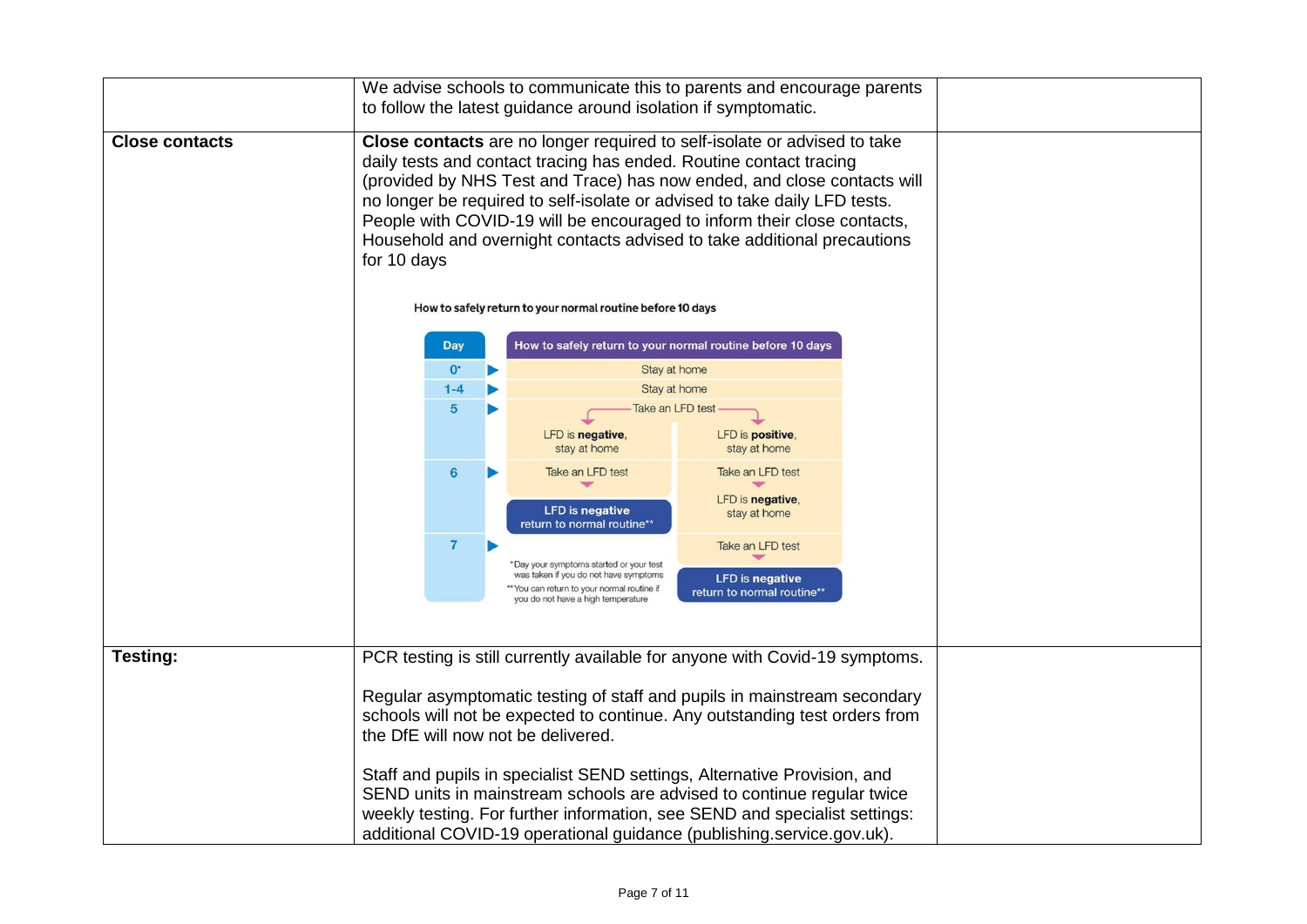|                                                                                                                                                                                                                                                 | In the event of an outbreak, a school may also be advised by their local<br>health team or director of public health to undertake testing for staff and<br>students of secondary age and above for a period of time. This would only<br>be as an exceptional measure and any tests schools have currently should<br>be kept in case, they are needed for this. If schools do not have tests<br>available, they will be able to be ordered from the DfE for use if in<br>response to an outbreak.                                                                                                                                                                                                                                                                                                             |  |
|-------------------------------------------------------------------------------------------------------------------------------------------------------------------------------------------------------------------------------------------------|--------------------------------------------------------------------------------------------------------------------------------------------------------------------------------------------------------------------------------------------------------------------------------------------------------------------------------------------------------------------------------------------------------------------------------------------------------------------------------------------------------------------------------------------------------------------------------------------------------------------------------------------------------------------------------------------------------------------------------------------------------------------------------------------------------------|--|
| Dealing with outbreak.                                                                                                                                                                                                                          | Schools are required to update their contingency plan (or outbreak<br>management plan) and describe how they will respond if children, pupils,<br>or staff test positive for COVID-19, how they will operate if they are<br>advised to reintroduce any measures to help break chains of transmission                                                                                                                                                                                                                                                                                                                                                                                                                                                                                                         |  |
| Thresholds - most settings,<br>it will make sense to think<br>about taking extra action if<br>they face severe operational<br>disruption to face-to-face<br>education, however<br>thresholds for when to<br>consider seeking further<br>advice: | For most education and childcare settings may consider seeking advice<br>when:<br>• a higher than previously experienced and/or rapidly increasing number of<br>staff or student absences due to COVID-19 infection<br>• evidence of severe disease due to COVID-19, for example if a pupil,<br>student, child or staff member is admitted to hospital due to COVID-19<br>• a cluster of cases where there are concerns about the health needs of<br>vulnerable staff or students within the affected group                                                                                                                                                                                                                                                                                                  |  |
| <b>Outbreak Key principles:</b>                                                                                                                                                                                                                 | The school to maximise the number of children and young people in<br>face-to-face education or childcare and minimise any disruption,<br>while protecting those most vulnerable to increased risk from COVID-<br>19.<br>Any benefits in managing COVID-19 risk should be weighed against any<br>educational drawbacks and the additional measures described in this<br>guidance should be considered only in exceptional circumstances and be<br>time limited, to minimise disruption to face-to-face education and protect<br>the most vulnerable.<br>Measures should affect the minimum number of children for the shortest<br>time.<br>Attendance restrictions advised as a last resort only - neither contacts or<br>sibling of positive cases should be asked to isolate under normal<br>circumstances. |  |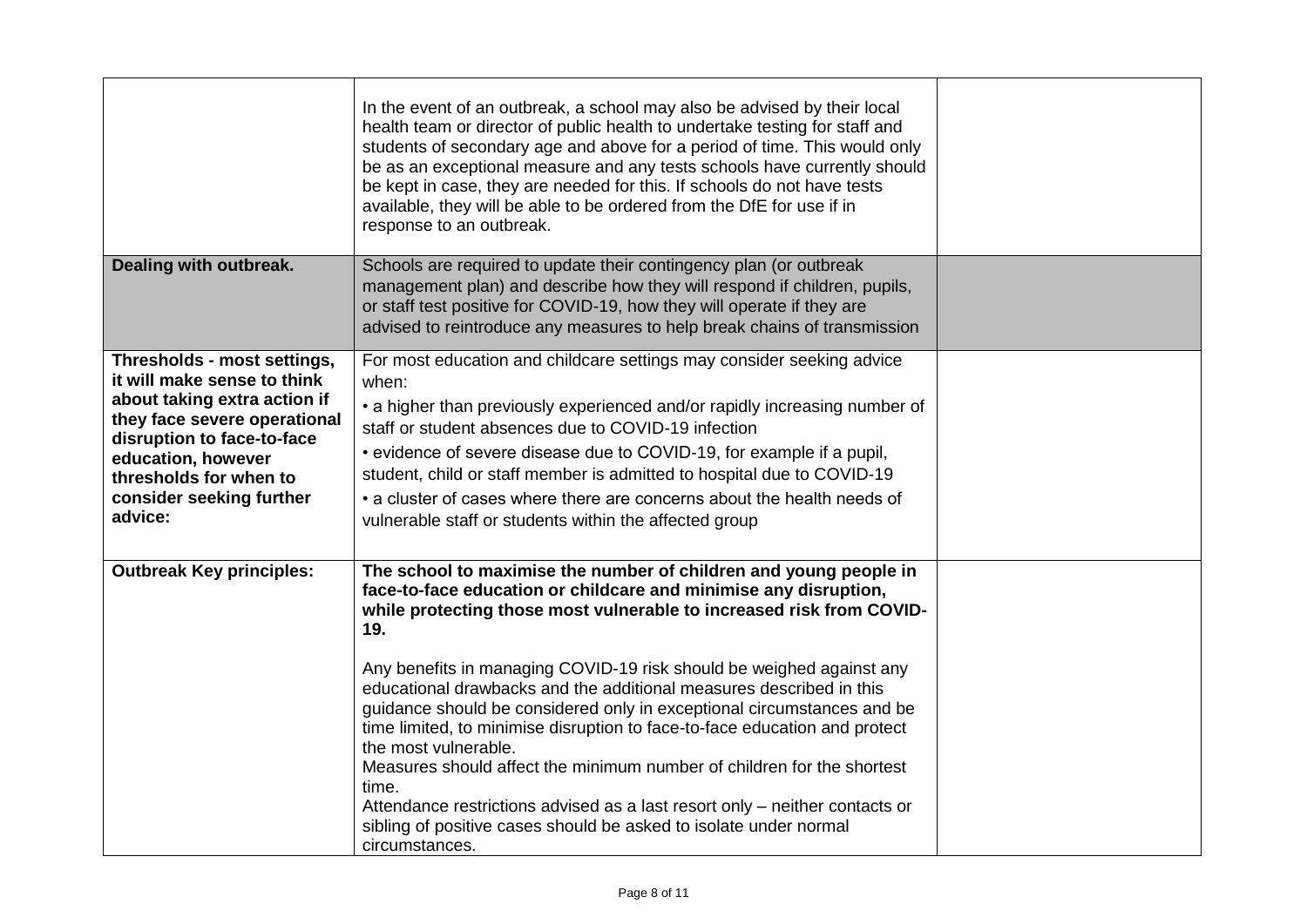| <b>Contingency Planning</b><br>(Outbreak management)<br><b>Contingency Framework</b>                                     | In addition to day-to-day control measures, additional 'outbreak control<br>measures' may be advised by DsPH (or their teams) or UKHSA Health<br>Protection Team following an individual risk assessment.<br>Measures may include:<br>Warn and inform information to setting, or group within the<br>$\bullet$<br>setting.<br>Measures to promote social distancing, reduce crowding or<br>inter-group mixing                                                                                                                                                             |  |
|--------------------------------------------------------------------------------------------------------------------------|---------------------------------------------------------------------------------------------------------------------------------------------------------------------------------------------------------------------------------------------------------------------------------------------------------------------------------------------------------------------------------------------------------------------------------------------------------------------------------------------------------------------------------------------------------------------------|--|
|                                                                                                                          | Measures to reduce mixing of staff                                                                                                                                                                                                                                                                                                                                                                                                                                                                                                                                        |  |
|                                                                                                                          | Temporary limits on visits in and out of setting (e.g.<br>performances, educational visits)                                                                                                                                                                                                                                                                                                                                                                                                                                                                               |  |
|                                                                                                                          | Temporary reintroduction of face coverings in communal<br>areas and/or classrooms                                                                                                                                                                                                                                                                                                                                                                                                                                                                                         |  |
|                                                                                                                          | One off targeted outbreak testing of staff and<br>pupils/students (in yr 7 and above). This may include temporary<br>onsite LFD testing in SEND settings,                                                                                                                                                                                                                                                                                                                                                                                                                 |  |
|                                                                                                                          | Attendance restrictions                                                                                                                                                                                                                                                                                                                                                                                                                                                                                                                                                   |  |
| <b>Pupil /staff related issues</b>                                                                                       | Settings should continue to encourage coronavirus (COVID-19)<br>vaccination uptake for eligible students and staff.                                                                                                                                                                                                                                                                                                                                                                                                                                                       |  |
| Vulnerable groups who are<br>clinically, extremely<br>vulnerable.                                                        | Following successful roll-out of vaccine programme + rapid access to<br>therapeutics for those at highest risk, people previously considered<br>clinically extremely vulnerable (CEV) will not be advised to shield again.<br>People at higher risk advised to follow same guidance as everyone else<br>with additional advice available here COVID-19: guidance for people<br>whose immune system means they are at higher risk - GOV.UK<br>(www.gov.uk)/ Guidance for people previously considered clinically<br>extremely vulnerable from COVID-19 GOV.UK (www.gov.uk) |  |
| Assessment of all staff,<br>including high risk staff with<br>vulnerable / shielding family<br>member, underlying health | A risk assessment should be undertaken with clinically extremely<br>vulnerable and clinically vulnerable. A risk assessment should also be<br>undertaken (or reviewed/updated if one was previously undertaken) with<br>staff who may be anxious about returning to school and/or due to the                                                                                                                                                                                                                                                                              |  |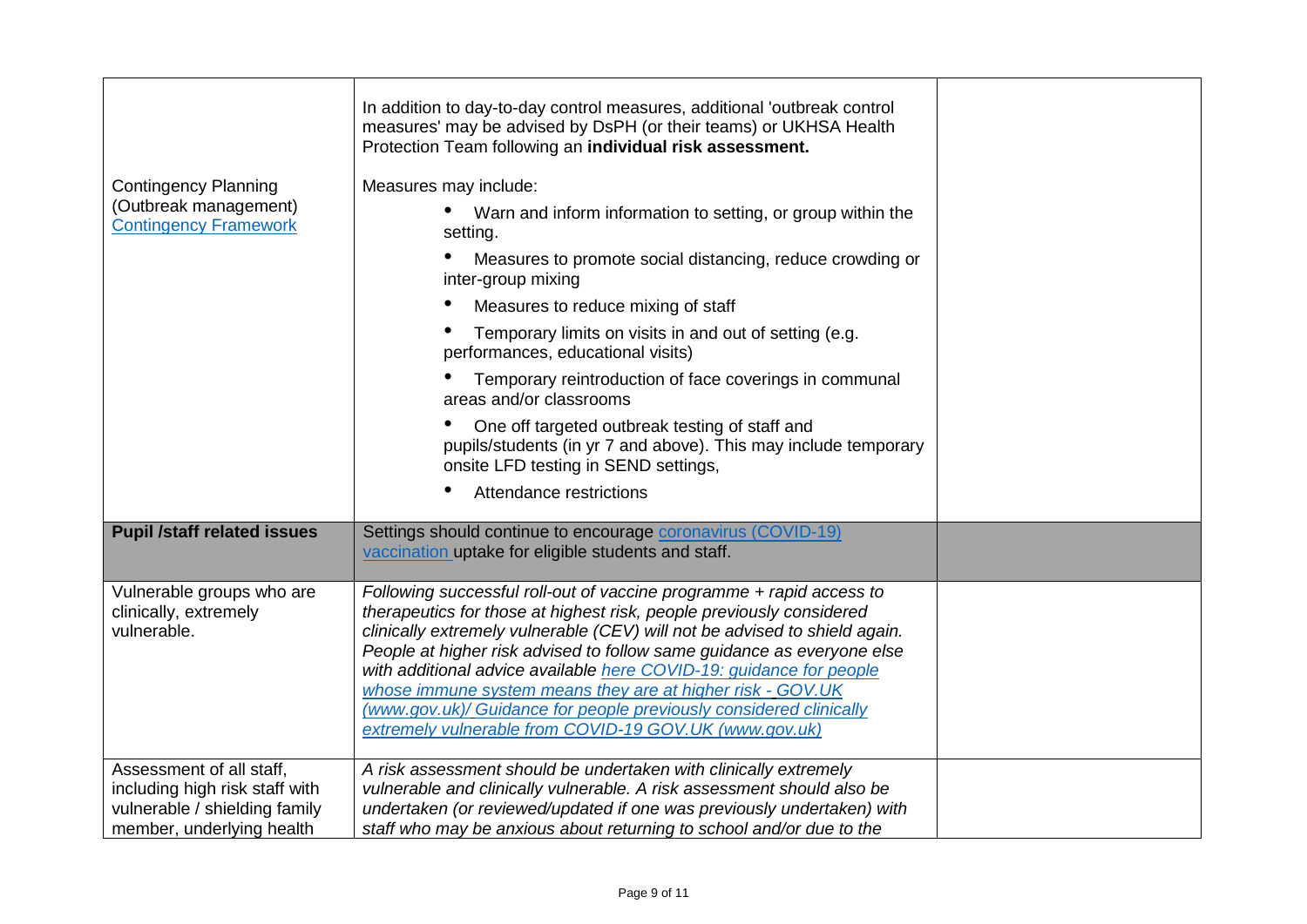| conditions or other risk factors | increased numbers. The 'Risk assessment for all staff including vulnerable        |  |
|----------------------------------|-----------------------------------------------------------------------------------|--|
|                                  | groups' can be used to aid and record this assessment -                           |  |
|                                  | https://devoncc.sharepoint.com/:w:/s/PublicDocs/Education/ESoXeZkAQyl             |  |
|                                  | LupPG5VVG6yQB2iEFDD4pgkko5qBbtOSEkw?e=040Qiy                                      |  |
| Pregnant staff                   | Coronavirus (COVID-19): advice for pregnant employees - GOV.UK                    |  |
|                                  | (www.gov.uk)                                                                      |  |
|                                  | - should have a risk assessment in place: Coronavirus (COVID-19)                  |  |
|                                  | infection and pregnancy (rcog.org.uk) can support risk assessment.                |  |
|                                  | - a more precautionary approach advised for those >28 weeks pregnant or           |  |
|                                  | for individuals with underlying health conditions that place them at greater      |  |
|                                  | risk.                                                                             |  |
|                                  |                                                                                   |  |
| <b>Curriculum considerations</b> |                                                                                   |  |
|                                  |                                                                                   |  |
|                                  |                                                                                   |  |
| <b>Educational visits</b>        | You should undertake full and thorough risk assessments in relation to all        |  |
|                                  | educational visits and ensure that any public health advice, such as              |  |
|                                  | hygiene and ventilation requirements, is included as part of that risk            |  |
|                                  | assessment. General guidance about educational visits is available and is         |  |
|                                  | supported by specialist advice from the Outdoor Education Advisory Panel          |  |
|                                  | (OEAP).                                                                           |  |
| <b>Resources</b>                 |                                                                                   |  |
|                                  |                                                                                   |  |
|                                  |                                                                                   |  |
|                                  | <b>DfE daily email-</b> DfE - COVID daily email subscription service (office.com) |  |
|                                  | <b>Posters and promotional material -</b>                                         |  |
|                                  | https://coronavirusresources.UKHSA.gov.uk/back-to-school/resources/               |  |
|                                  |                                                                                   |  |
|                                  | <b>NHS resources and videos</b>                                                   |  |
|                                  | <b>Handwashing for teachers</b>                                                   |  |
|                                  | <b>Handwashing for children</b><br>$(\Gamma)$                                     |  |
|                                  | <b>Coronavirus factsheet for kids</b>                                             |  |
|                                  | <b>PPE Donning and Doffing advice</b><br>$\mathcal{O}$                            |  |
|                                  |                                                                                   |  |
|                                  | <b>Other resources and videos</b>                                                 |  |
|                                  | <b>COVID-19: the facts   Scouts</b><br>(Y)                                        |  |
|                                  | eBug https://e-bug.eu/                                                            |  |
|                                  | <b>UKHSA webcast - Breaking the chain of infection</b>                            |  |
|                                  |                                                                                   |  |